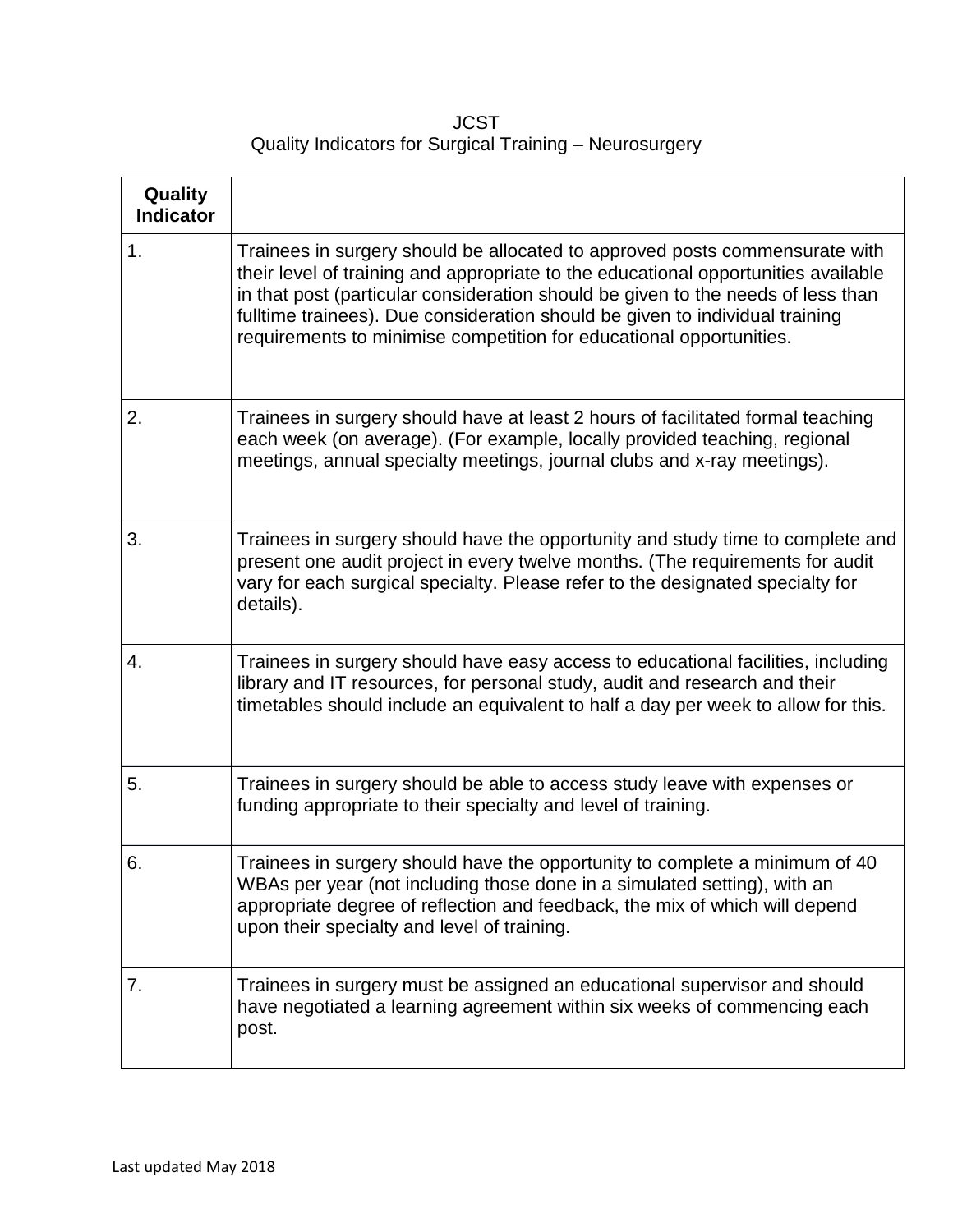| 8 | Trainees in surgery should have the opportunity to participate in all operative<br>briefings with use of the WHO checklist or equivalent. |
|---|-------------------------------------------------------------------------------------------------------------------------------------------|
| 9 | Trainees in surgery should have the opportunity to receive simulation training<br>where it supports curriculum delivery.                  |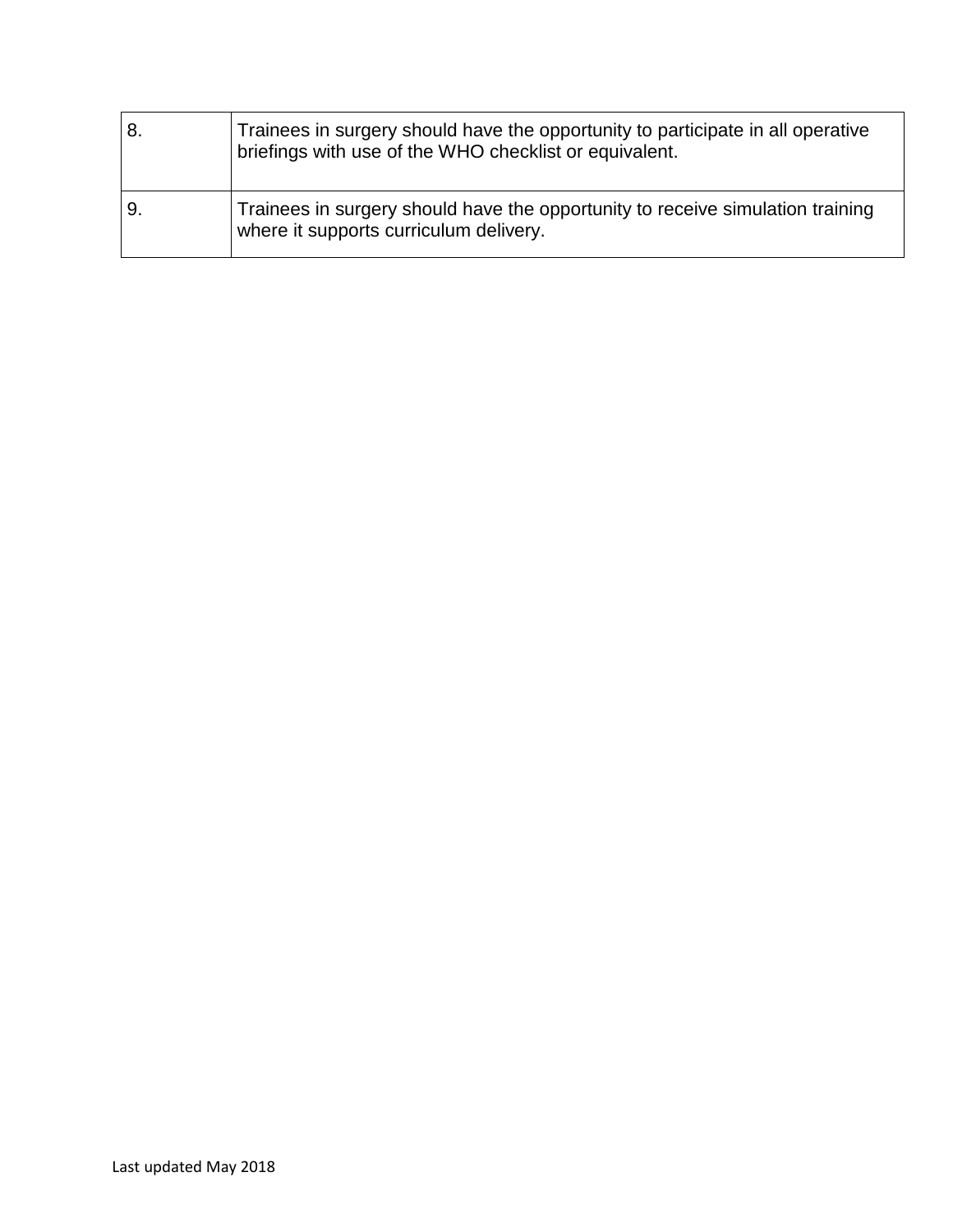Quality Indicators for Surgical Training - Neurosurgery All trainees

| Quality<br><b>Indicator</b> |                                                                                                                                                                                                                                     |
|-----------------------------|-------------------------------------------------------------------------------------------------------------------------------------------------------------------------------------------------------------------------------------|
| 10.                         | All trainees in Neurosurgery should have the opportunity to be involved with the<br>management of patients presenting as an emergency at least one day every<br>week, under supervision and appropriate to their level of training. |
| 11.                         | All trainees in Neurosurgery should have the opportunity to attend at least one<br>SBNS scientific meeting (or suitable equivalent agreed with their Educational<br>Supervisor) every two years.                                    |
| 12.                         | All trainees in Neurosurgery should have the opportunity to attend at least one<br>MDT meeting fortnightly.                                                                                                                         |
| 13.                         | All trainees in Neurosurgery should have the opportunity to participate in the<br>daily handover of cases.                                                                                                                          |

## Quality Indicators for Surgical Training - Neurosurgery ST1/2

| Quality<br><b>Indicator</b> |                                                                                                                                                                                                                |
|-----------------------------|----------------------------------------------------------------------------------------------------------------------------------------------------------------------------------------------------------------|
| 18.                         | Trainees in Neurosurgery at ST1 level should have the opportunity to attend<br>National Neurosurgery Simulation Training.                                                                                      |
| 19.                         | Trainees in Neurosurgery at ST1/2 level should have the opportunity to develop<br>clinical skills enabling them to assess and manage neurosurgical and<br>neurological emergencies, urgent and elective cases. |
| 20.                         | Trainees in Neurology placements should have the opportunity to undertake an<br>average of one consultant supervised outpatient-based WBA per week.                                                            |
| 21.                         | Trainees in Neurosurgery, Neurology or Neurocritical care placements at ST1/2<br>should have the opportunity to develop practical competencies including ward<br>and theatre based practical surgical skills.  |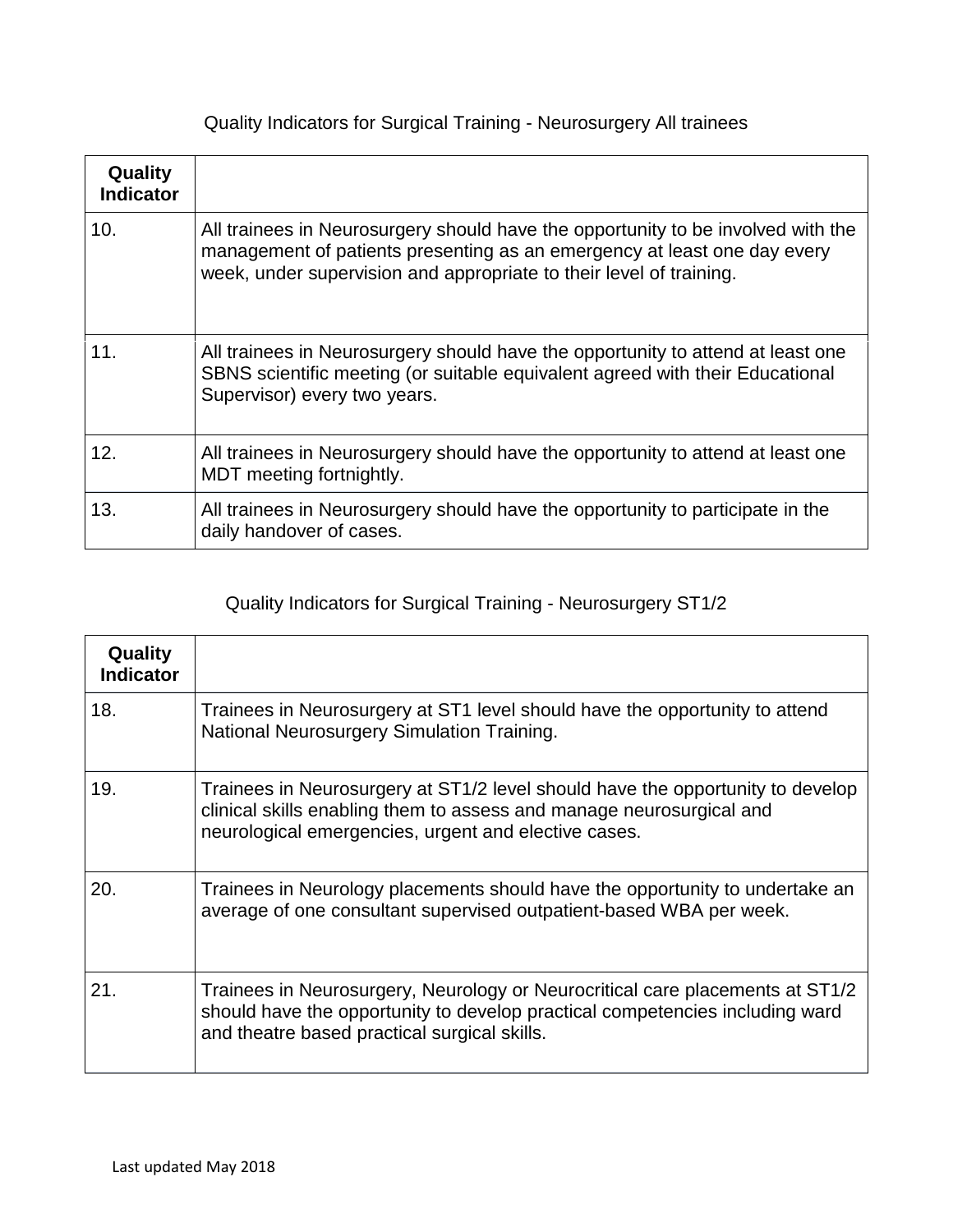|  |  |  |  |  | Quality Indicators for Surgical Training - Neurosurgery ST3/4 |  |
|--|--|--|--|--|---------------------------------------------------------------|--|
|--|--|--|--|--|---------------------------------------------------------------|--|

| Quality<br><b>Indicator</b> |                                                                                                                                                                                                                                                                             |
|-----------------------------|-----------------------------------------------------------------------------------------------------------------------------------------------------------------------------------------------------------------------------------------------------------------------------|
| 22.                         | Trainees in Neurosurgery at ST3/4 level should have the opportunity to<br>participate in the neurosurgical management of a range of high-dependency<br>and intensive care patients as defined by the curriculum for ST3/4.                                                  |
| 23.                         | Trainees in Neurosurgery at ST3/4 level should have the opportunity to operate<br>on a range of emergency conditions as defined by the curriculum for ST3/4 e.g.<br>insertion of ICP monitor, burr holes, basic craniotomy flap and parts of "simple"<br>spinal procedures. |
| 24.                         | Trainees in Neurosurgery at ST3/4 level should have the opportunity to attend a<br>minimum of 1.5 days of scheduled, consultant-led theatre each week.                                                                                                                      |
| 25.                         | Trainees in Neurosurgery at ST3/4 level should have the opportunity to attend a<br>minimum of one consultant-supervised outpatient clinic each week and should<br>see a mix of new and follow-up patients.                                                                  |

## Quality Indicators for Surgical Training - Neurosurgery ST5/6

| Quality<br><b>Indicator</b> |                                                                                                                                                                                                            |
|-----------------------------|------------------------------------------------------------------------------------------------------------------------------------------------------------------------------------------------------------|
| 26.                         | Trainees in Neurosurgery at ST5/6 level should have the opportunity to attend a<br>minimum of one consultant-supervised outpatient clinic each week and should<br>see a mix of new and follow-up patients. |
| 27.                         | Trainees in Neurosurgery at ST5/6 level should have the opportunity to attend a<br>minimum of 1.5 days of scheduled, consultant-led theatre each week.                                                     |
| 28.                         | Trainees in Neurosurgery at ST5/6 level should have the opportunity to<br>undertake a range of operations in general Neurosurgery as defined by the<br>curriculum for ST5/6.                               |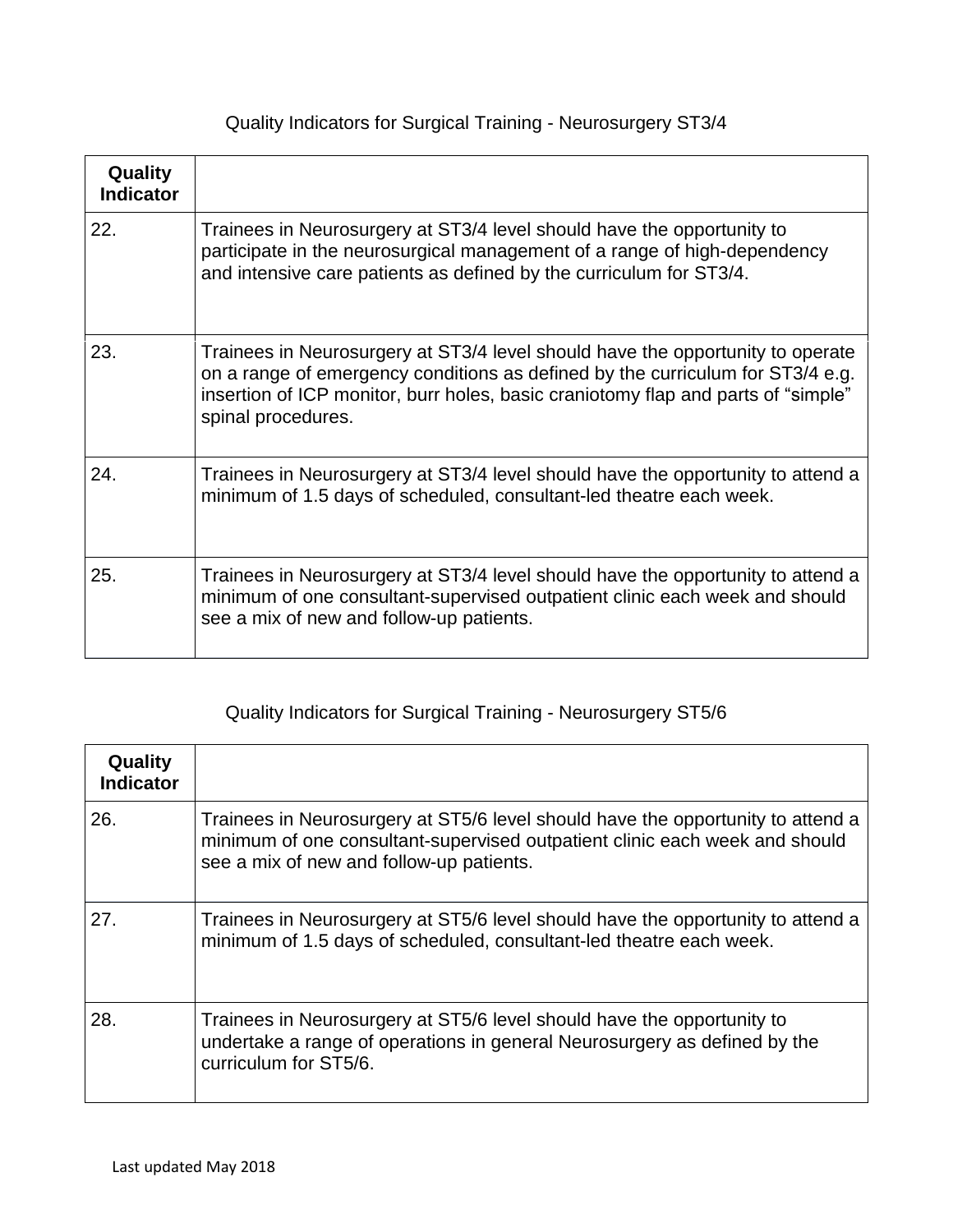| 29. | Trainees in Neurosurgery at ST5/6 level should have the opportunity to<br>undertake a range of operations in urgent or emergency micro-neurosurgery as |
|-----|--------------------------------------------------------------------------------------------------------------------------------------------------------|
|     | defined by the curriculum for ST5/6.                                                                                                                   |

## Quality Indicators for Surgical Training - Neurosurgery ST7/8

| Quality<br><b>Indicator</b> |                                                                                                                                                                                                            |
|-----------------------------|------------------------------------------------------------------------------------------------------------------------------------------------------------------------------------------------------------|
| 30.                         | Trainees in Neurosurgery at ST7/8 level should have the opportunity to attend a<br>minimum of one consultant-supervised outpatient clinic each week and should<br>see a mix of new and follow-up patients. |
| 31.                         | Trainees in Neurosurgery at ST7/8 level should have the opportunity to attend a<br>minimum of 1.5 days of scheduled, consultant-led theatre each week.                                                     |
| 32.                         | Trainees in Neurosurgery at ST7/8 level should have the opportunity to<br>undertake a range of operations in micro-neurosurgery as defined by the<br>curriculum for ST7/8.                                 |
| 33.                         | Trainees in Neurosurgery at ST7/8 level should have the opportunity to attend a<br>training course which covers leadership and management issues in the NHS.                                               |
| 34.                         | Trainees in Neurosurgery at ST7/8 level should have the opportunity to attend a<br>training course which covers training and education in the NHS e.g. Training the<br>Trainers.                           |

Quality Indicators for Surgical Training - Spinal TIG Post

| Quality          | <b>Spinal TIG Post</b> |
|------------------|------------------------|
| <b>Indicator</b> |                        |